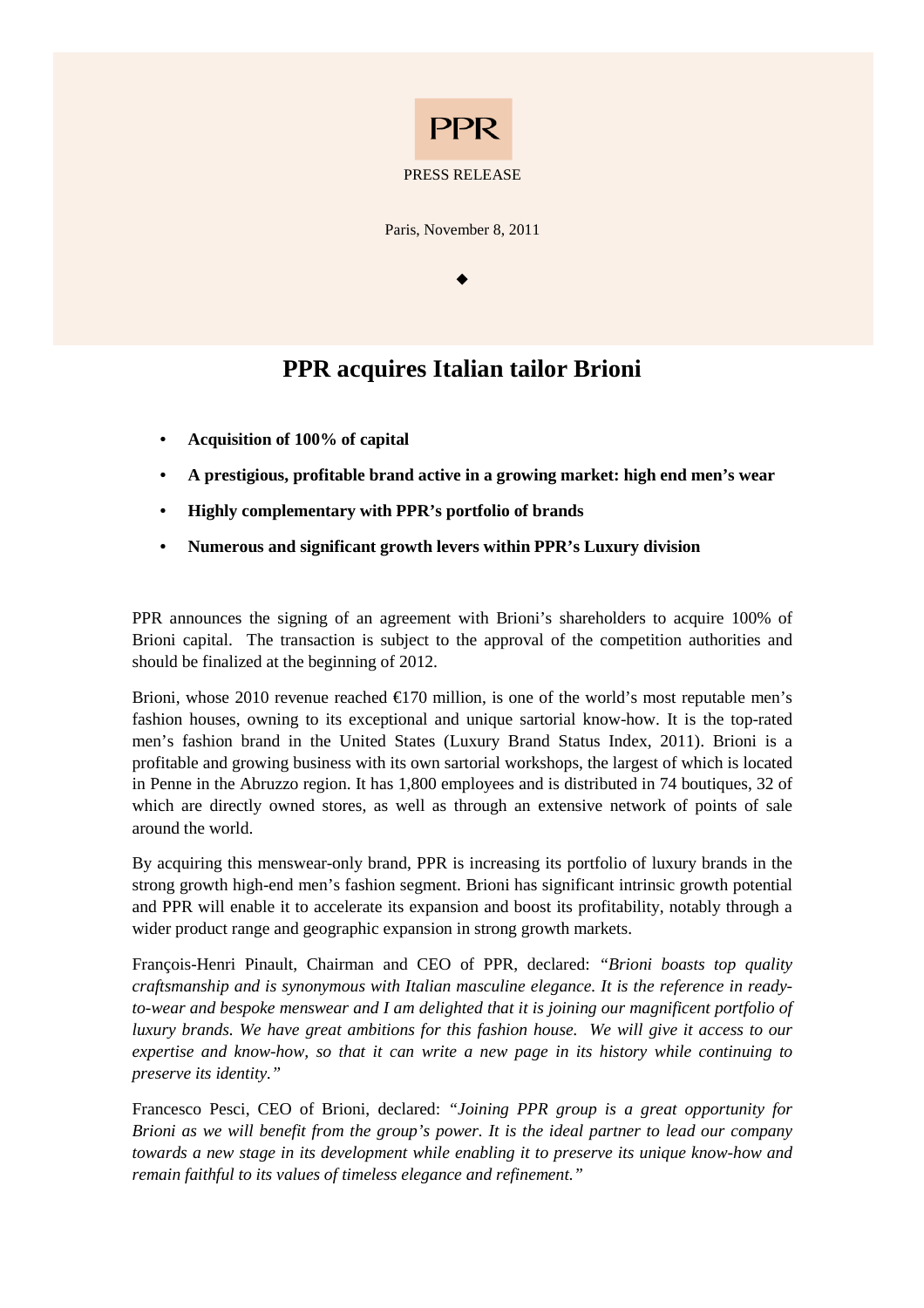### **Unique know-how**

Brioni was founded in 1945 by Nazareno Fonticoli and Gaetano Savini. It is one of the world's most famous men's tailoring houses and the symbol of classical and timeless Italian elegance. Innovation is a core part of Brioni's identity: it was the first fashion house to organize a fashion show for men and to introduce a touch of color into men's wardrobes.

Its range covers all categories of men's attire as well as fragrances, accessories and leather goods.

Brioni boasts unequalled sartorial know-how in custom-wear based on a tradition of "made in Italy" craftsmanship that is carefully preserved in its sartorial workshops, the largest of which is located in Penne in the Abruzzo region of Italy. In 1985, Brioni created the Nazareno Fonticoli Scuola Superiore di Sartoria tailoring school to perpetuate its know-how. The brand is also a partner of London's Royal College of Art.

### **Identified growth levers**

Brioni completes PPR's portfolio of luxury brands in men's fashion, which is currently enjoying strong growth, driven mostly by Asia.

Brioni's integration in PPR's Luxury division will boost the brand's potential. Brioni will indeed be able to benefit from PPR's expertise in supply chain, real estate, distribution, media, etc.

By joining PPR's Luxury division, Brioni will be able to exploit its exceptional legitimacy in men's fashion even better, by expanding its product ranges and accelerating its international expansion, notably in strong growth countries.

## **PRESS, ANALYST AND INVESTOR CONFERENCE**

PPR will hold a **conference for the press, analysts and investors at 10:00am** (Continental Europe) / 9:00am (United Kingdom) on **Tuesday, November 8, 2011.** 

Venue: PPR Head office, 10 Avenue Hoche, 75008 Paris.

#### **Press conference dial-in numbers: In French :**

| пи гтенен :                            |                                       |  |  |  |
|----------------------------------------|---------------------------------------|--|--|--|
| Live:                                  | $+33(0)170993212$                     |  |  |  |
| Replay:                                | +33 (0)1 70 99 35 29 - code: 906484   |  |  |  |
| In English (simultaneous translation): |                                       |  |  |  |
| Live:                                  | $+44(0)2071620177$                    |  |  |  |
| Replay:                                | $+44$ (0) 207 0314 064 - code: 484609 |  |  |  |

*Replay available until January 6, 2012* 

### **PRESENTATION**

The presentation slides (PDF) will be available before the conference on www.ppr.com